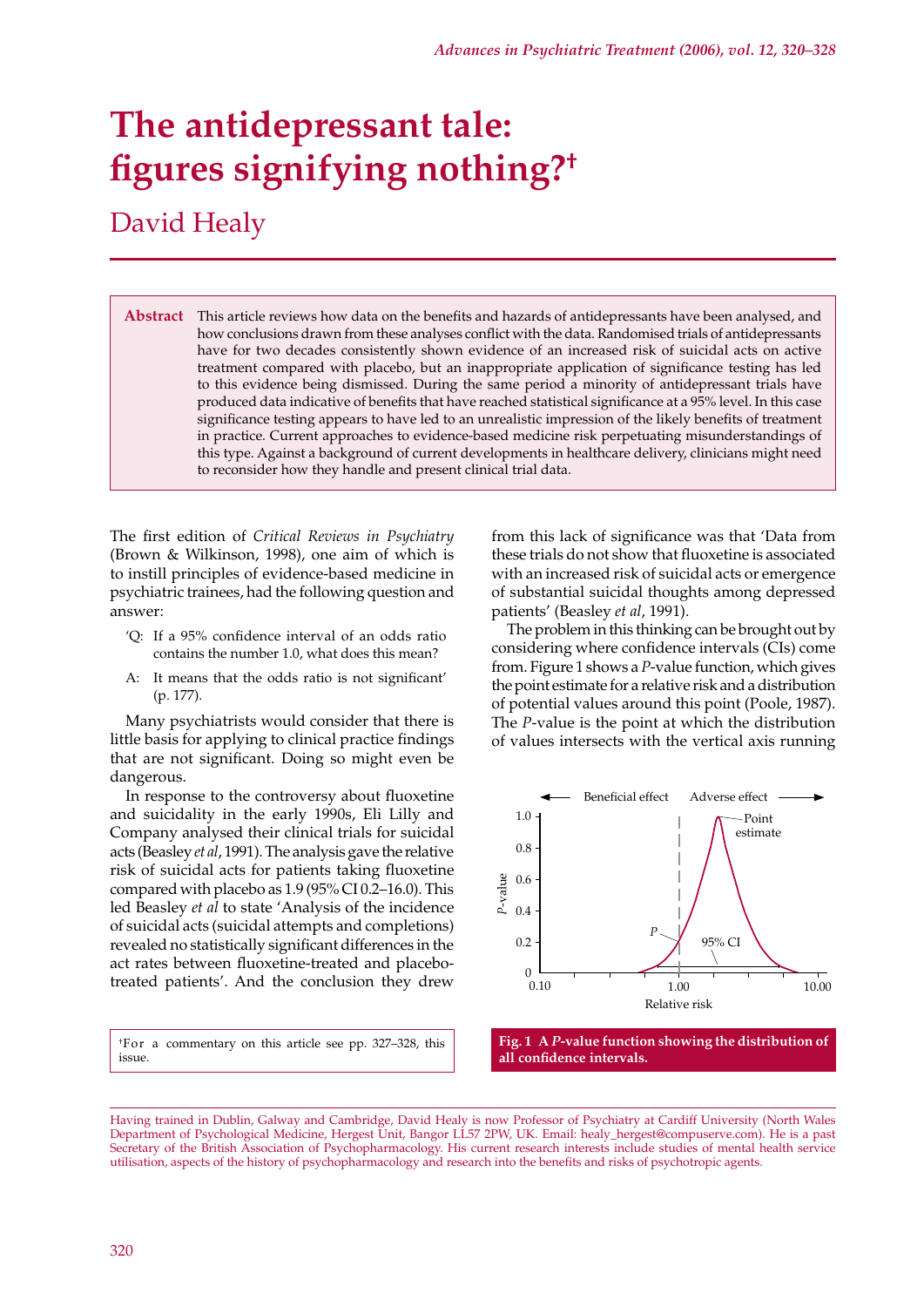

**Fig. 2** *P***-value functions for drugs A (dashed black curve) and B (solid red curve) with differing relative risks and differing levels of significance.**

through  $x = 1$ . This graphical representation makes clear that, although a 95% CI may be a desirable threshold, at values less than this the overwhelming bulk of the data may well fall clearly on one side or the other of 1.0, which is the value for no effect.

If the point estimate falls to the right or left of 1.0, but is not statistically significant, we enter a domain in which it is not true that there is no effect, but the conventional wisdom is that if this effect is not significant, there is in fact no effect. These competing interpretations can be tested with the hypothetical example of drugs A and B in Fig. 2. Drug A has a relative risk for death of 2.0 and this is significant (*P*=0.04). In contrast the relative risk of death for drug B is 8.0, but *P*=0.09, which is not significant. Which drug would you be safer taking? Drug A is clearly safer than drug B. Whether the *P* is significant or not does not alter the magnitude of the risk, which is much greater in the case of drug B.

These issues of interpretation are not confined to adverse effects or to psychiatry. For instance, reviewing a paper on treatment with heparin (Hommes *et al*, 1992), Messori *et al* (1993) state:

'The recent paper by Hommes and colleagues reports a meta-analysis of six randomised trials comparing subcutaneous heparin with continuous intravenous heparin for the initial treatment of deep vein thrombosis… The result of our calculation was an odds ratio of 0.61 (95% CI 0.298 to 1.251; P>0.05); this figure differs greatly from the value reported by Hommes and associates (odds ratio, 0.62; 95% CI, 0.39 to 0.98; P<0.05)… Based on our recalculation of the overall odds ratio we concluded that subcutaneous heparin is not more effective than intravenous heparin, exactly the opposite to that of Hommes and colleagues'.

Graphical representation of the two datasets (Fig. 3) reveals the problem in the Messori *et al* interpretation that the written version may conceal. It simply is not right that both groups have found exactly the opposite thing. Opposite findings would



**Fig. 3** *P***-value functions for Hommes** *et al* **(solid red curve) and Messori** *et al* **(dashed black curve) data (redrawn with permission from Rothman** *et al***, 1993).**

fall on either side of the vertical axis through *x*=1. This example again brings out the point that a rigid adherence to a 95% CI may result in a nonsensical outcome. Yet programmes to foster critical appraisal typically invite interpretations of this sort by questioning whether the interpretation of the data would be the same at the upper and lower ends of the confidence interval (Oxman *et al*, 1994).

Using this analysis, if we return to the Beasley *et al* (1991) paper it is clear, that although the statement 'the analysis of the incidence of suicidal acts revealed no statistically significant differences in the act rates between fluoxetine treated and placebo treated patients' is supportable, it should not lead to the conclusion that 'data from these trials do not show that fluoxetine is associated with an increased risk of suicidal acts or emergence of substantial suicidal thoughts among depressed patients'.

#### *Relative risk*

Another team working on behalf of Eli Lilly analysed the data for suicidal acts in trials of fluoxetine for bulimia nervosa (Wheadon *et al*, 1992). They reported that 'analysis of the incidence of suicidal acts did not indicate an increased risk with patients with bulimia nervosa treated with fluoxetine compared to placebo'. The relative risk in this case of 1.5 (95% CI 0.3–6.9), however, is clearly increased and with this confidence interval the data are potentially consistent with that risk being 6.9 times greater.

In a comparable vein, Khan *et al* (2003) looked at suicide rates in clinical trials of selective serotonin reuptake inhibitors (SSRIs), comparators and placebo from a complete set of trials lodged with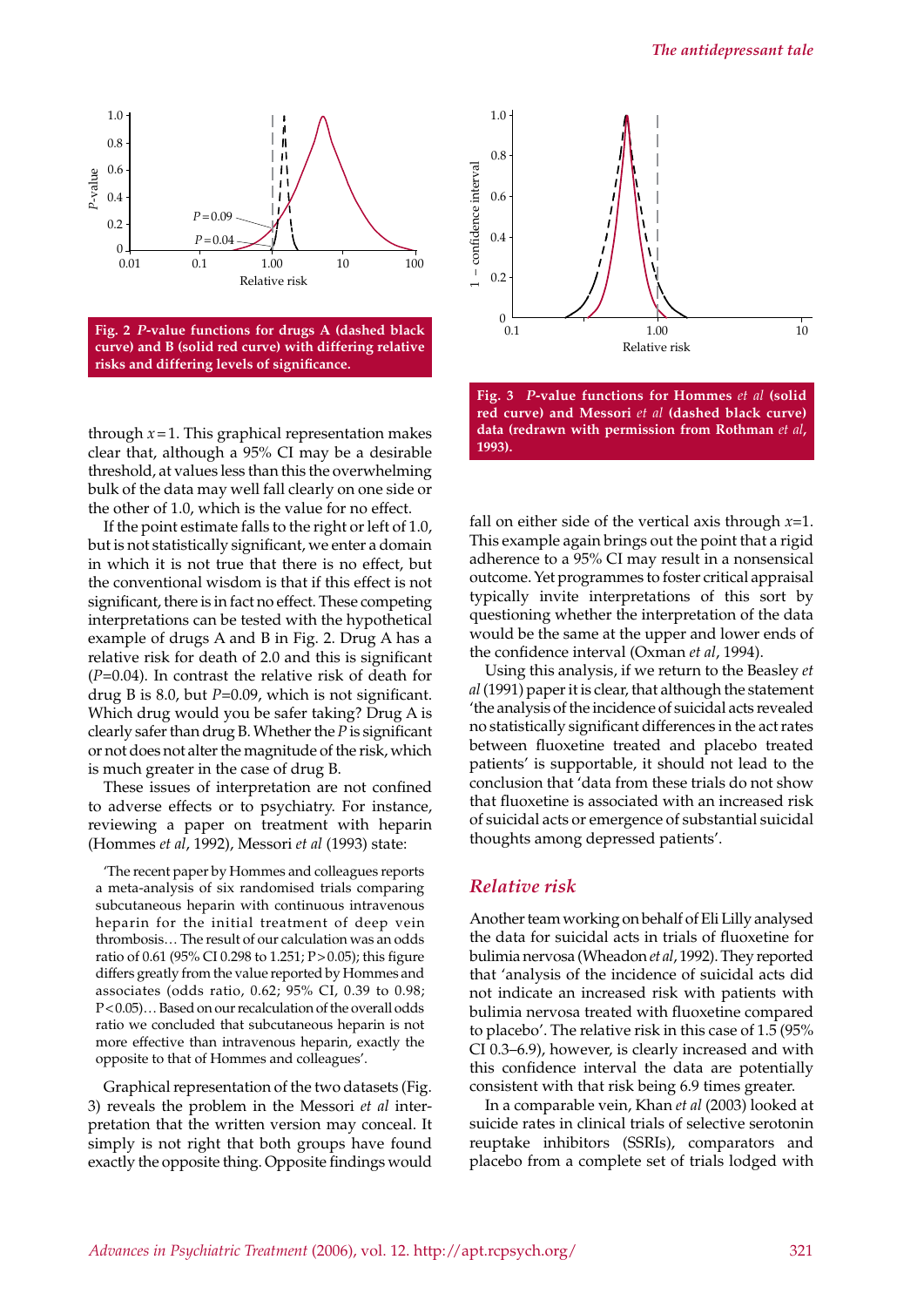the US Food and Drug Administration, reporting on the outcomes for 48277 people with depression. Although the percentage of suicides was 0.15% among those taking SSRIs, 0.20% for those on other antidepressants and 0.10% for those on placebo, they stated that there was 'no statistical difference in suicide rate among patients assigned to SSRIs, other antidepressants or placebo', and went on to say 'the only possible conclusion supported by the present data is that prescription of SSRI antidepressants is not associated with a greater risk of completed suicide'. However, even a secondary school student could see from these figures that the risk on active treatment is greater than on placebo. The relative risk of a suicide on SSRIs compared with placebo is 1.4 (95% CI 0.56–3.62), and comparing all antidepressants with placebo gives a relative risk of 1.62 (95% CI 0.66–4.02).

When the crisis regarding suicidality in paediatric SSRI trials emerged in 2003, a task force for the American College of Neuropsychopharmacology, on the basis that 'there were no statistically significant increases in suicidal behaviour and suicidal thinking', concluded that 'taking SSRIs or other new generation antidepressant drugs does not increase the risk of suicidal thinking or suicide attempts' (Mann *et al*, 2005). But the task force itself presented a relative risk of a suicide-related event on SSRIs that was 1.4 times greater than that on placebo.

## **Evidence and signals**

The first clinical reports of suicidality among patients taking antidepressants (Teicher *et al*, 1990) were commonly referred to as signals. Since that time, any clinical trial evidence of increased risk that does not reach significance at a 95% CI has been referred to as a signal. Signals are not cause for action for most clinicians.

But in the current climate there is no simple way to know when signals become evidence. For example, when recent paediatric trials of antidepressants showed a significant increase of suicidal acts on active treatment compared with placebo at the 95% CI, this was also portrayed as a signal. One can argue that the clinical trial signal in this case only becomes significant when data from several different antidepressants are pooled, and there is therefore no 'evidence' that any individual antidepressant causes suicidality.

Thus, guidelines for parents prepared by the American Psychiatric Association (APA) and American Academy of Child and Adolescent Psychiatry (AACAP) can still pose the question: 'Do antidepressants increase the risk of suicide?' and answer it: 'There is no evidence that antidepressants increase

the risk of suicide' (American Psychiatric Association & American Academy of Child and Adolescent Psychiatry, 2005). Indeed, a spokesperson for the APA and AACAP could state 'It does appear that these medications may affect the likelihood that a patient will actually tell someone about their suicidal thoughts or even suicide attempt. From my perspective as a child and adolescent psychiatrist, this is actually a good thing, because it means you have the opportunity to intervene and keep the child safe' (Fassler, 2005).

### *Anxiety: a suicide risk?*

One of the most striking instances of the unwillingness to think that signals might offer evidence of a hazard posed by a therapy came from Khan *et al* in a 2002 review of deaths by suicide of adults participating in clinical trials of fluoxetine, paroxetine, sertraline, clomipramine, fluvoxamine, clonazepam and venlafaxine for obsessive–compulsive disorder, posttraumatic stress disorder, social phobia, generalised anxiety disorder or panic disorder. From this dataset, they concluded: 'We found that suicide risk among patients with anxiety disorders is higher than in the general population by a factor of 10 or more. Such a finding was unexpected... The sample of patients selected was considered at minimal risk of suicide' (Khan *et al*, 2002). Anxiety disorders, they suggested, posed a risk of suicide.

In fact, this dataset on 12 914 patients taking active treatment and 3875 patients taking placebo reported 11 suicides in the active treatment groups and no suicides in the placebo groups. The data on suicidal acts were incomplete but combined data for suicidal acts and suicides show a relative risk of 1.65 for active treatment over placebo. It takes a prior judgement that antidepressants could not trigger suicide to interpret such data as evidence for the suicide risk posed by anxiety disorders rather than by the antidepressants used to treat them.

## *Reading the signals*

Anthony (2005), of behalf of the Pharmaceutical Research and Manufacturers of America (PhRMA), states a concern some may have with equating signals with evidence:

'FDA will send out this information which they concede is just early signal information ... it sounds very good in principle. But I want you to think about it in terms of your reputation. It is really the reputation of a brand that is being signalled. Imagine yourself, someone reporting that they had early information that you may be a child molester. I know that sounds extreme but it is that type of thing... It is just an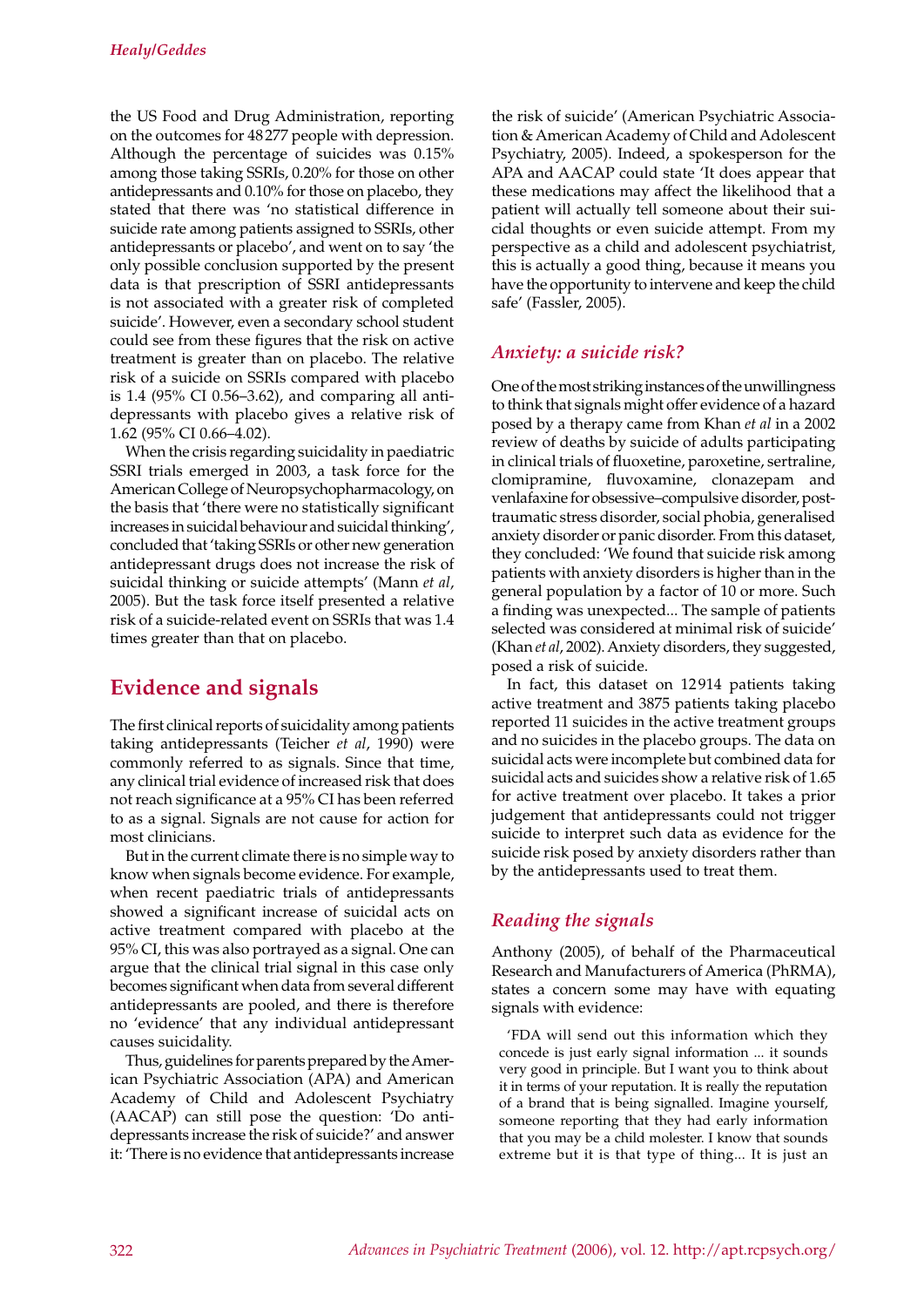allegation, and everyone agrees that ... [However,] that is what people will remember, and that is the reason there is a lot of concern about presenting early signal information when you don't really have any proof. It is very different than the kind of rigorous process we had in the past, where you had to do a trial and it had to be statistically significant before you presented that'.

What must be clear from the above is that one way to ensure that signals do not become significant is to keep trials underpowered. This highlights the fact that the decision-making tool of statistical significance is nested within another set of decisions – namely, whether to explore the significance of hazards or not. In terms of traditional interpretations of statistics on the adverse events of therapies, patients and physicians have been hostages to power. I suggest a way around this problem in the final section of this article.

In fact, although the story of SSRIs and suicide is traditionally couched in terms of anecdotal signals that originated in case reports from the 1990s, had a cumulative meta-analysis of published SSRI trials been undertaken since 1988, it would have shown a relative risk of suicidal acts on SSRIs compared with placebo of 2.93 (95% CI 0.45–18.9) (Fergusson *et al*, 2005). For every year since 1988, the relative risk of suicidal acts on SSRIs has been double that of placebo, even though many of the published trials either did not report suicidal acts or reported them as having happened on placebo rather than on active treatment.

## **Saving lives**

In December 2004, the Medicines and Healthcare products Regulatory Agency (MHRA) published a report on antidepressants and suicide (Committee on Safety of Medicines Expert Group on the Safety of Selective Serotonin Reuptake Inhibitors, 2004). This gave data for suicides in adult placebo-controlled trials of sertraline, citalopram, escitalopram, fluvoxamine, venlafaxine and mirtazapine from which the relative risk of completed suicide on active treatments compared with placebo emerged as 2.42. The relative risk for suicidal acts on active treatment was 2.37 compared with placebo and the relative risk for the combination of both suicides and suicidal acts compared with placebo was 2.38. These values of 2.37 and 2.38 are statistically significant but have not led to clear warnings. Why not?

In the wake of the FDA's decision to put a black box warning on antidepressants, the APA responded that this might have 'a chilling effect on appropriate prescribing for patients' and said 'The American Psychiatric Association believes that antidepressants save lives' (American Psychiatric Association, 2004). The British regulator, MHRA, appears to take a similar position as regards warnings – the only options being that antidepressants are available without suicide warnings (for adults) or effectively banned (for children).

#### *Assay or efficacy: choose your word carefully*

There is no direct evidence base in clinical trial data to support the position that antidepressants save lives. A possible indirect support might lie in evidence that antidepressants 'work'. If they work it can be presumed that if patients who are depressed continue to take them this will reduce their risk of suicide.

The issue of whether antidepressants 'work' opens up further questions regarding the meaning of the antidepressant figures. When published trials for antidepressants are meta-analysed (e.g. Kirsch & Sapirstein, 1998), the results suggest that about 50% of patients on an active drug respond whereas 40% on placebo respond. Results of this sort are conventionally taken as evidence that the drugs work.

However, many, including the regulators who approve the drugs on the basis of such trials, regard antidepressant trials as assay systems aimed at demonstrating a treatment signal from which a presumption of efficacy can be drawn, rather as efficacy trials. In typical antidepressant assays, a selected set of rating scale outcomes rather than reallife outcomes is followed. If these trials are simply assay systems, it can be reasonable to discount and leave unpublished evidence from failed trials in which an active treatment fails to distinguish from placebo, on the basis that the trial lacked assay sensitivity. But the corollary of this is that we have little solid evidence that antidepressants actually work (Stang *et al*, 2005).

Alternatively, if we regard antidepressant trials as efficacy trials then both those demonstrating and those not demonstrating a treatment effect should be thrown into the meta-analytic hopper, and if this is done the degree of superiority of active treatment over placebo for adults may be little more than 5%, or a mean of 2 points on Hamilton Rating Scale for Depression scores, or no greater than it was shown to be in paediatric antidepressant trials (Khan *et al*, 2000; Kirsch *et al*, 2002).

There are further problems with claims of efficacy. First, randomised controlled trials (RCTs) broadly speaking were created to check unfounded therapeutic claims rather than to provide fuel for a therapeutic bandwagon. It is for this reason that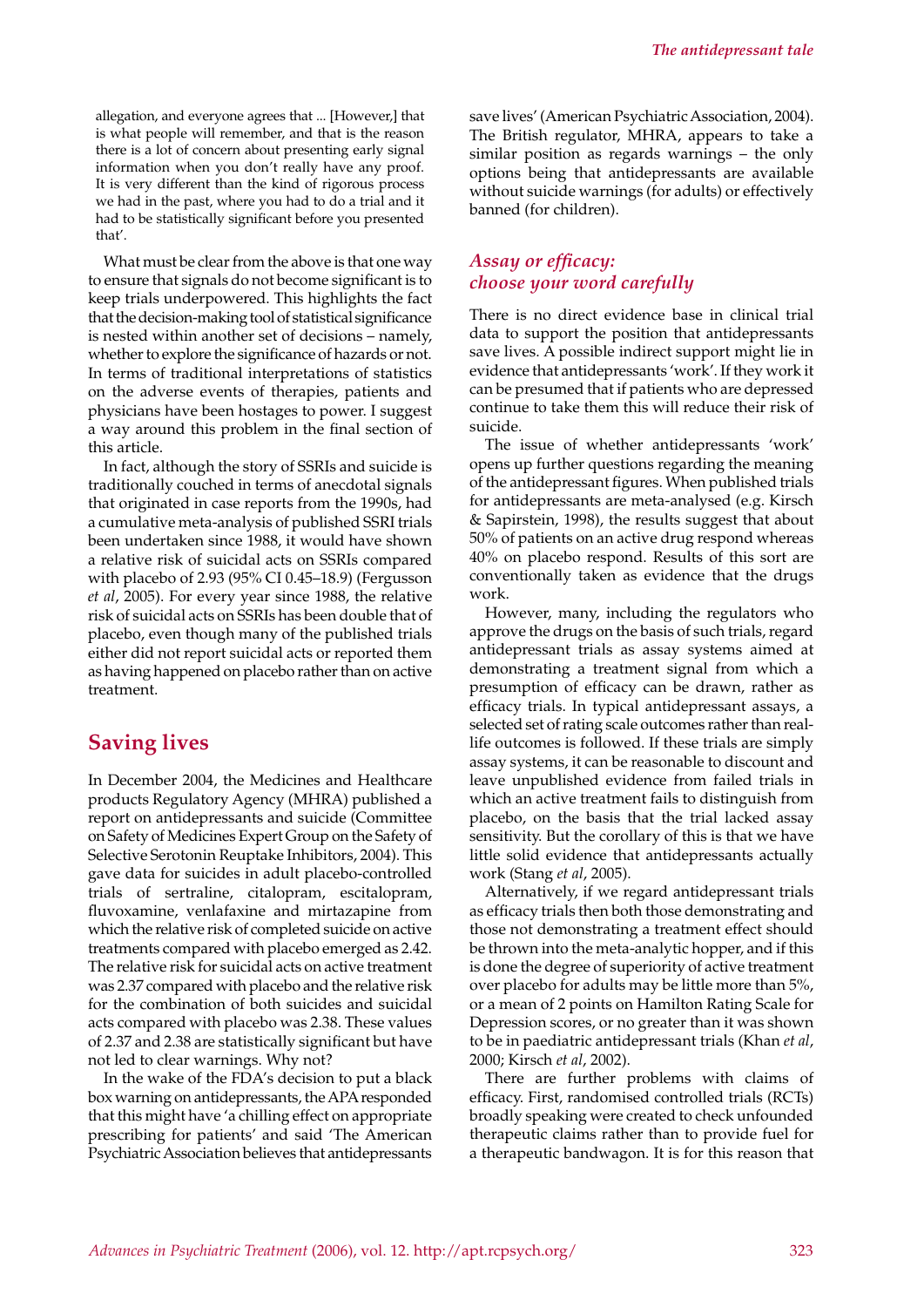they are constructed on the basis of a null hypothesis, and a 95% significance level is set up to exclude false positives. When the null hypothesis turns out to be unfounded the result is not evidence that the drug works but rather an indication that it is not possible to say that the treatment does nothing. In an ideal world this would not be the signal for a vigorous marketing campaign but the point at which studies began to determine just which patients did best on this as opposed to other treatments.

Second, aside from the debate as to whether rating scale data should be read as indicative of treatment effect or of treatment efficacy, there is a problem in reading the difference on rating scale scores between active treatment and placebo in a 'first past the post', 'winner takes all' manner. Whether we are dealing with an effect or efficacy, trials enable us to quantify the contribution from the drug as a component of the therapeutic response where it is not readily possible to quantify the other components of that response. From the RCT data cited above, it appears that when people improve during antidepressant trials, 80–90% of the response seen can be attributed to the natural history of the disorder, or to the effect of seeking help, or to the benefit of any lifestyle advice or problem-solving offered by the clinician, or to what has been called transference or related aspects of the therapeutic encounter. These components combined are traditionally subsumed under the heading of the placebo response. They cannot readily be separated out and weighed, in the way the drug component can be, although Kirsch & Sapirstein (1998) have offered some evidence that the natural history of depression may account for up to 33% of the placebo response – in other words, more than the specific drug effect.

## *The psychiatrist's role*

The ambiguities regarding just what antidepressant trials show are deeply problematic if we expect the culture and money in mental health services to follow evidence of efficacy – and to advocate otherwise would be irrational. In psychiatry, RCTs of penicillin for general paralysis of the insane would probably quantify the drug effect as a component of the therapeutic response at 90% or more, and no one would argue about money and culture following such evidence. But what should happen if the combined non-drug components contribute four times more of the eventual response to treatment in standard cases than does the active drug? If the money and culture are to follow the evidence in this scenario, where should they go?

One possibility is to modify the APA statement to say that psychiatrists rather than antidepressants can save lives. For example, we might expect lives to be saved in the case of clinical practice, informed by the evidence, that restricts antidepressant use to cases in which it is clear that the condition has not resolved of its own accord, efforts at problem-solving have not led to a resolution, and hazards such as suicide arising from the severity of the condition have shifted the risk–benefit ratio in favour of a closely monitored drug intervention with informed patients, rather than non-intervention.

Aside from the scientific and clinical merits of this position, there is a political case for reading the data this way, in that if there is no evidence that antidepressants pose risks and if antidepressants rather than physicians save lives, then in a brave new world in which healthcare is being segmented, it is not difficult to foresee a future in which depression screening and treatment might be undertaken by non-medical personnel.

## **Hostages to power?**

We owe the idea of a 95% significance level to the mathematician and geneticist R. A. Fisher, and the notion of confidence intervals to his peer, the statistician Jerzy Neyman. Both men thought they were dealing with claims that could be made about reality. Both disagreed fundamentally. Neither envisaged an application to therapy.

Statistical methods today are seen as methods to summarise data rather than methods that speak to the nature of reality. When statistical methods were introduced into the evaluation of therapies, it was to safeguard both patients and therapists. Fisher's relatively strict standard of a 95% significance level was adopted for demonstrations of treatment efficacy to eliminate the harm stemming from falsepositive claims made by quacks aiming to make money from vulnerable patients. Neyman's concern was that Fisher's methods might miscategorise true hypotheses as false and thus close down research that should continue. His primary tool to manage the risk of false negatives was the confidence interval, the aimed of which was to profile hypotheses in a way that might point toward further lines of research. Confidence intervals were an alternative to, rather than a different form of, significance testing. Lack of significance should not lead to the conclusion that nothing had been found, and it was not something to be solved simply by increasing power. In the case of the antidepressants, smaller trials but with instruments sensitive to the emergence of suicidal ideation would have helped establish the characteristics of the probably small group of patients vulnerable to such developments.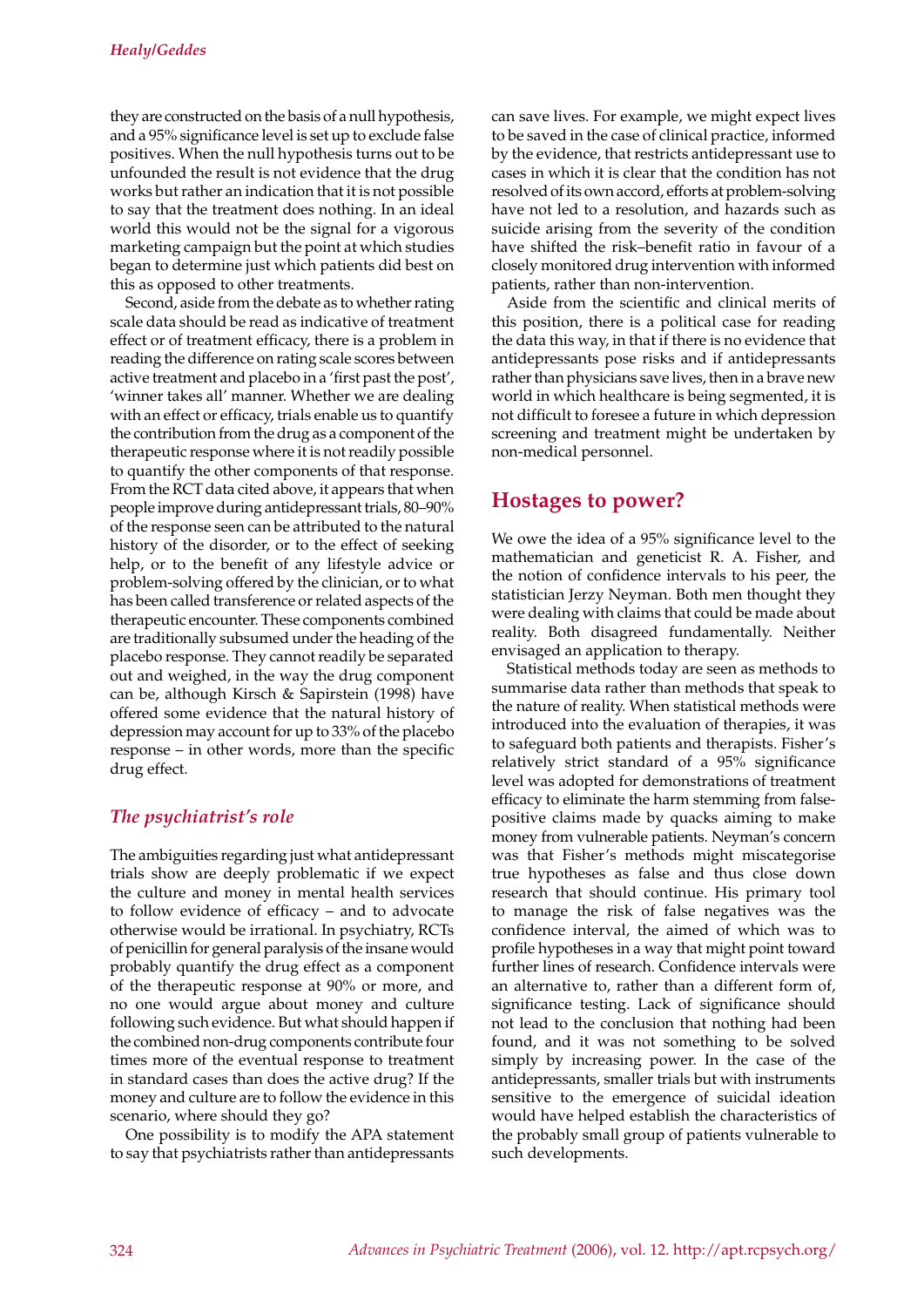But the statistical wires seem to have got crossed when applied to therapeutics. In the case of putative antidepressant benefits, Fisher's stringent standard is relaxed so that evidence of a treatment effect in as few as one in three trials is taken as a sufficient signal of potential effectiveness to permit a drug to be marketed. In contrast, when it comes to adverse effects, unless confidence intervals exclude 1.0 the results are dismissed in a manner that is at odds with the rationale for using these intervals.

#### *Coming to the point (estimate)*

It may be that the problem stems from the bias of therapists to see a treatment's benefits and to miss its hazards. But this alone offers a good argument for divorcing data on the relative benefits and risks of treatments from automatic significance testing. After all, the point estimate drawn from available evidence offers the most probable value for a risk. If significance testing were taken out of the frame, then an increased point estimate for risk would ordinarily indicate an increased risk rather than evidence of no risk. Adopting this approach does not require any philosophical or methodological justification in that an increased point estimate offers a commonsense basis to lay bets on the outcome. The burden of persuading us that white is really black would face drug companies rather than physicians or patients.

Furthermore, presenting a point estimate for the benefits of treatment drawn from all trials of an agent rather than demonstrations of a treatment effect in selected trials would, in the case of antidepressants, make it clear that these agents are not the equivalent of penicillin for depression.

### **Declaration of interest**

D.H. has been a speaker for, consultant for or participated in clinical trials for most major pharmaceutical companies. He has also been an expert witness in legal cases involving suicide or violence in the course of antidepressant treatment.

#### **References**

- American Psychiatric Association (2004) *APA Responds to FDA's New Warning on Antidepressants*. News Release. 15 October. (http://www.psych.org/news\_room/press\_releases/04- 55apaonfdablackboxwarning.pdf). Arlington, VA: APA.
- American Psychiatric Association & American Academy of Child and Adolescent Psychiatry (2005) *ParentsMedGuide. The Use of Medication in Treating Childhood and Adolescent Depression: Information for Patients and Families*. http://www. ParentsMedGuide.org.
- Anthony, P. (2005) FDA 'Drug Watch' early warnings will have lasting negative effect, PhRMA says. *Pink Sheets*, June 7, no. 001. 14050607001.
- Beasley, C. M., Dornseif, B. E., Bosomworth, J. C., *et al* (1991) Fluoxetine and suicide: a meta-analysis of controlled trials of treatment for depression. BMJ, **303**, 685–692.
- Brown, T. & Wilkinson, G. (1998) *Critical Reviews in Psychiatry*. London: Gaskell.‡
- Committee on Safety of Medicines Expert Group on the Safety of Selective Serotonin Reuptake Inhibitors (2004) *Report of the CSM Expert Working Group on the Safety of Selective Serotonin Reuptake Inhibitor Antidepressants*. London: Medicines and Healthcare products Regulatory Agency. http://www. mhra.gov.uk/home/idcplg?IdcService=GET\_FILE&dID=1 391&noSaveAs=1&Rendition=WEB
- Fassler, D. (2005) *FDA's Drug Approval Process: Up to the Challenge?* Senate Hearing, 1 March. Washington, DC: US Senate Committee on Health, Education, Labor and **Pensions**
- Fergusson, D., Doucette, S., Cranley-Glass, K., *et al* (2005) The association between suicide attempts and SSRIs. A systematic review of 677 randomized controlled trials representing 85,470 participants. *BMJ*, **330**, 396–399.
- Hommes, D. W., Bura, A., Mazzolai, L., *et al* (1992) Subcutaneous heparin compared with continuous intravenous heparin administration in the initial treatment of deep vein thrombosis. *Annals of Internal Medicine*, **116**, 279–284.
- Khan, A., Warner, H. A. & Brown, W. A. (2000) Symptom reduction and suicide risk in patients treated with placebo in antidepressant clinical trials. *Archives of General Psychiatry*, **57**, 311–317.
- Khan, A., Leventhal, R. M., Khan, S., *et al* (2002) Suicide risk in patients with anxiety disorders: a meta-analysis of the FDA database. *Journal of Affective Disorders*, **68**, 183–190.
- Khan, A., Khan, S., Kolts, R., *et al* (2003) Suicide rates in clinical trials of SSRIs, other antidepressants and placebo. Analysis of FDA reports. *American Journal of Psychiatry*, **160**, 790–792.
- Kirsch, I. & Sapirstein, G. (1998) Listening to prozac but hearing placebo: a meta-analysis of antidepressant medication. *Prevention & Treatment*, **1**, Article 0002a. http://journals. apa.org/prevention/volume1/pre0010002a.html
- Kirsch, I., Moore, T. J., Scoboria, A., *et al* (2002) The emperor's new drugs: an analysis of antidepressant medication data submitted to the US Food and Drugs Administration. *Prevention & Treatment*, **5**, Article 0023a. http://www.alphastim.com/Information/Technology/Research/Research\_ PDF/EmperorsNewDrugs.pdf
- Mann, J. J., Emslie, G., Baldessarini, R. J., *et al* (2005) SSRIs and suicidal behavior in youth. *Neuropsychopharmacology*, advance online publication, DOI:10.1038/sj.npp.1300958. http://www.nature.com/npp/journal/vaop/ncurrent/ full/1300958a.html
- Messori, A., Scrocarro, G. & Martini, N. (1993) Calculation errors in meta-analysis. *Annals of Internal Medicine*, **118**, 77–78.
- Oxman, A. D., Cook, D. J. & Guyatt, G. H. (1994) Users' guides to the medical literature. VI: How to use an overview. *JAMA*, **272**, 1367–1371.
- Poole, C. (1987) Beyond the confidence interval. *American Journal of Public Health*, **77**, 195–199.
- Stang, A., Hense, H.-W., Jockel, H., *et al* (2005) Is it unethical to use a placebo in a clinical trial? *PLoS Medicine*, **2**, 0177–0180. DOI: 10.1371/journal.pmed.0020072.
- Rothman, K. J., Lanes, S. & Robins, J. (1993) Casual inference. *Epidemiology*, **4**, 555–556.
- Teicher, M. H., Glod, C. & Cole, J. O. (1990) Emergence of intense suicidal preoccupation during fluoxetine treatment. *American Journal of Psychiatry*, **147**, 207–210.
- Wheadon, D. E., Rampey, A. H., Thompson, V. L., *et al* (1992) Lack of an association between fluoxetine and suicidality in bulimia nervosa. *Journal of Clinical Psychiatry*, **53**, 235–241.

‡Now in a revised and updated 3rd edition: Brown, T. & Wilkinson, G. (2005) *Critical Reviews in Psychiatry*. London: Gaskell. Ed.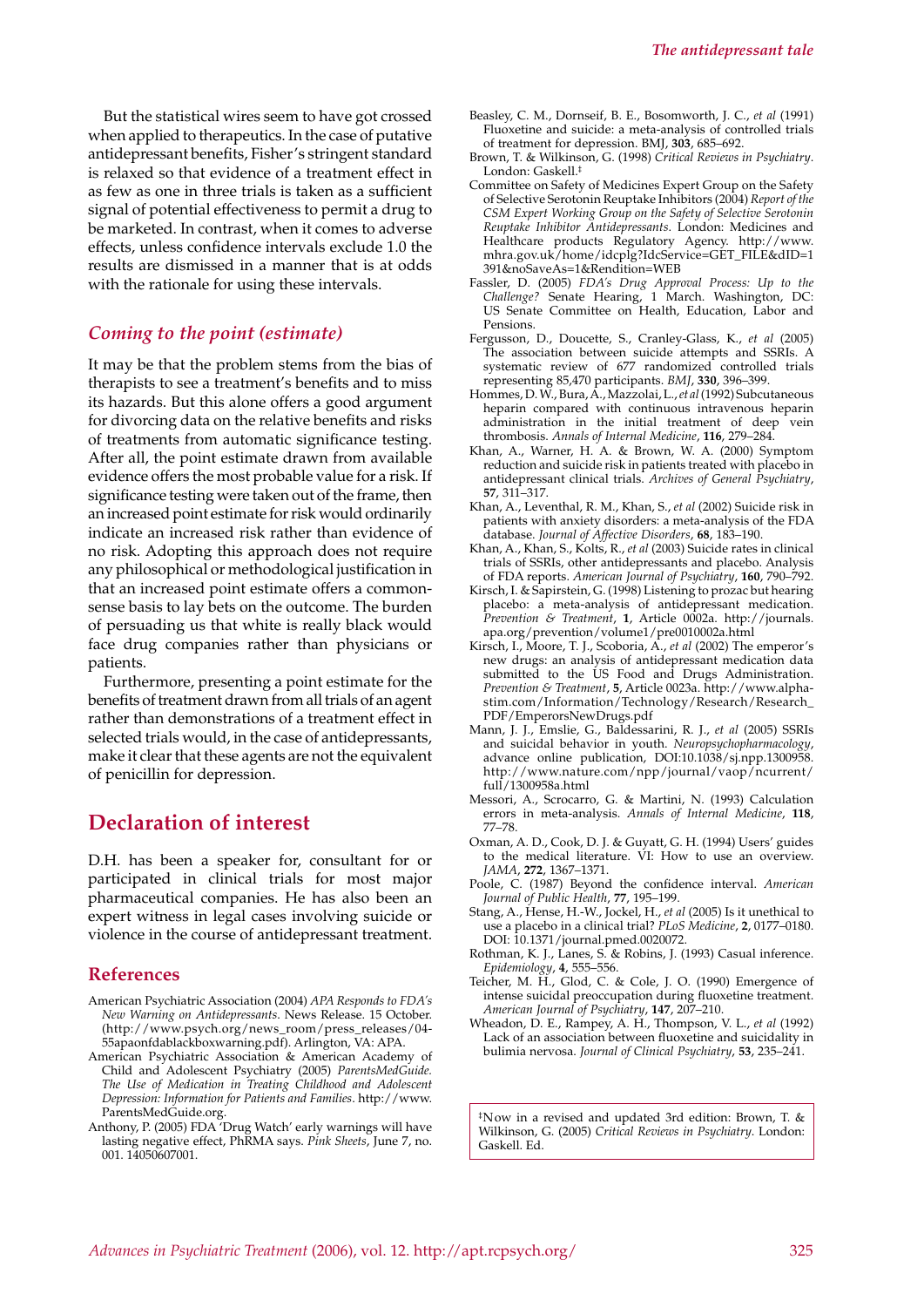Extended matching item (EMI) questions appear in Part 1 of the Royal College of Psychiatrists' membership examination (the MRCPsych). Over the coming issues of APT we intend to offer EMIs instead of MCQs in some articles. For further examples of EMIs and information on the MRCPsych examination go to http://www.rcpsych.ac.uk/training/examinations/ regulationsandcurricula/examregulations/examformat.aspx or follow the links from the Royal College of Psychiatrists' homepage (http://www.rcpsych.ac.uk) through the training pages to exam format. Ed.

## **EMIs**

*In each themed EMI, match the numbered statements (1, 2, 3,...) with a suitable response from the lettered options (a, b, c,...). Each option may be used once, more than once, or not at all and more than one option may be suitable for each statement.* 

#### **Theme: Relative risk**

An analysis of the incidence of suicidal acts by patients with bulimia nervosa treated with fluoxetine compared with placebo shows a relative risk for fluoxetine compared with placebo of 1.5 (95% CI 0.3–6.9).

- You should warn your eating disorder patient that there 1� is a small risk of clinical worsening and possible suicide, even though:
- If your eating disorder patient takes their own life 2� after starting fluoxetine, on balance the data point to a probable role for the treatment even though:
- At an inquest on your patient, the company would argue 3� that there is no risk from their treatment because:

*Options*

- a NICE has advocated the use of fluoxetine in eating disorders with no mention of a risk of suicide.
- b the MHRA has not warned of a risk of suicide with fluoxetine for any indication.
- c warning about a risk of suicide would cast an unwarranted slur on a pharmaceutical company, perhaps even leaving one open to a libel action.
- d the data are consistent with a 70% reduction in risk of suicidal acts.
- e the risk is a relative risk rather than an absolute risk.
- as the data do not reach statistical significance, some would say there is an absence of evidence to indicate a risk. f�
- g the data on increased risk are consistent with data from other clinical groups showing an increased risk.

#### **Theme: Outcome measures**

When balancing the benefits of treatment with fluoxetine against the risk of suicide from depression trials in which the risk of a suicidal act is 1.9 times greater on fluoxetine than on placebo (95% CI 0.2–16.0):

- Real-life outcome measures of benefit to set against 4� the real-life hazard outcomes of a suicidal act can be found by consulting:
- You are likely to be told by some advocates of evidence-5� based medicine that you should pay no heed to data such

as \_\_\_ because that has not been powered sufficiently to give a reliable index of what is happening.

The following are termed surrogate outcome 6� measures:

#### *Options*

- fluoxetine clinical trial Hamilton Rating Scale for Depression (HRSD) scores. a�
- b fluoxetine clinical trial Clinical Global Impression scores.
- fluoxetine clinical trial data from the Suicide item (item 3) on the HRSD.  $\mathfrak{c}$
- meta-analytic data from fluoxetine trials showing d� numbers of lives saved from suicide compared with placebo.
- visible signs of worsening clinical condition (a sample of  $n=1$ ). e<sup> $\overline{e}$ </sup>
- what you are told by your local pharmaceutical company representative. f�

#### **Theme: Interpretation of results**

You are a researcher given access to data on 15000 patients, 11000 exposed to active treatment and 4000 to placebo, and you have 11 suicides on active agent and none on placebo for a condition not usually linked to suicide.

- When consulted by the MHRA, NICE or a company making one of these compounds on how to investigate this hazard further, you: 7�
- If hide the problem, while at the same time trying to appear scientific, you might: 8�
- When asked by the media whether this is a real issue, you: 9�

*Options*

- a suggest a new trial with a few hundred participants using a rating scale sensitive to the emergence of suicidal ideation.
- suggest a new trial with a few hundred participants using a rating scale for treatment-emergent agitation. b�
- suggest re-analysing the data to look for rates of drop out owing to agitation. c�
- suggest a new trial in 50 000 patients. d�
- suggest looking at national suicide rates since the introduction of these drugs. e�
- conclude that the key thing now is to establish which patients are at risk from active treatment. f�
- conclude that the problem is rare it only occurs at a rate of 1 per 1000 treated patients, and psychiatric conditions are linked to a risk of suicide. g�
- h conclude that the problem is real and despite the absolute risk being low, given the millions likely to take the treatment the final tally may approach the dimensions of a public health disaster.

#### **Theme: Confidence intervals**

Confidence intervals are consistent with all possible values. You, however, are faced with an analysis of the incidence of suicidal acts in patients with bulimia nervosa treated with fluoxetine compared with placebo that shows a relative risk of suicidal acts on fluoxetine of 1.5 compared with placebo with a 95% CI of 0.3–6.9.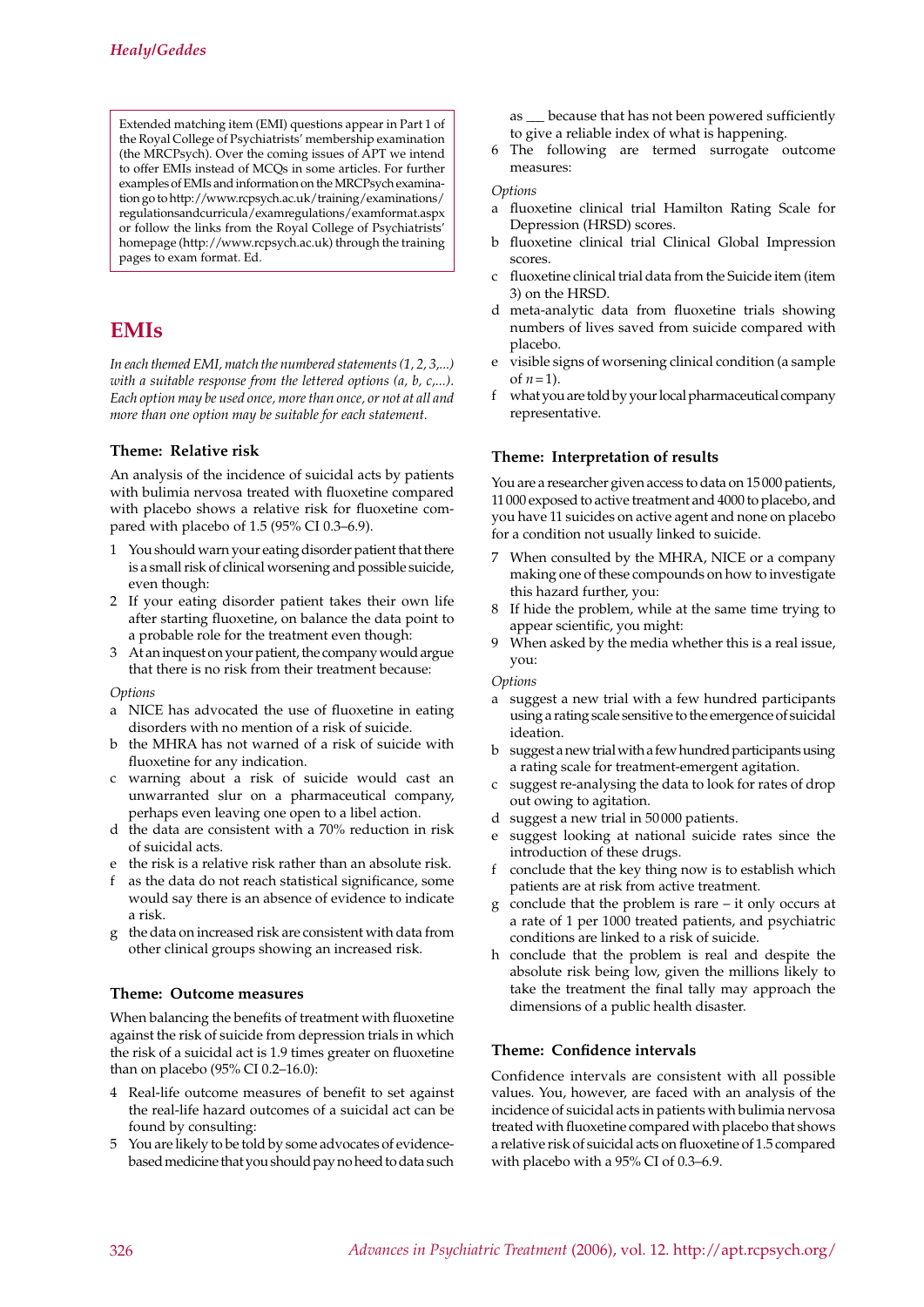- 10 This interval offers:
- 11 This interval does not offer:
- Where the interval ranges broadly and includes 1.0, 12� it suggests:
- 13 The following suggestion is designed to block rather than assist your understanding of the issues:

#### *Options*

- a an arbitrary dichotomisation of the data.
- upper and lower limit values that are equally likely. b�
- the range within which the true value lies. c�
- d a modern method to test for statistical significance.
- the experiment was not sufficiently powered to achieve a result. e.
- f the experiment was not sufficiently discriminating to achieve a result.

| <b>EMI</b> correct matchings |         |         |
|------------------------------|---------|---------|
| 1                            | 2       | 3       |
| a, b, d, e, f                | d, e, f | a, b, f |
| 4                            | 5       | 6       |
| none                         | e       | a, b, c |
| 7                            | 8       | 9       |
| a, b, c, f                   | d, e    | h       |
| 10                           | 11      | 12      |
| a, b                         | c, d    | f       |
| 13<br>e                      |         |         |

# **Providing the best available evidence**

Invited commentary on... The antidepressant tale

## John Geddes

**Abstract** It is well recognised that the methods used to present the results of clinical research can substantially affect their interpretation. The critical appraisal of research articles requires the clinician to go beyond the 'spin'. The task is to summarise research studies in a way that assists the patient to make informed decisions guided by the best available evidence, their own preferences and the clinician's expertise.

Using the data on selective serotonin reuptake inhibitors (SSRIs), David Healy illustrates the difficulty of excluding the possibility of an association between a therapy and a serious, but uncommon, event such as suicide (Healy, 2006, this issue). The danger of relying on a statistical significance test to exclude clinically significant effects of treatment is, of course, well known but none the less worth rehearsing using the experience with the SSRIs. The basic issues are well explained with several examples by Altman & Bland (1995) and it is worth remembering the title of their article: 'Absence of evidence is not evidence of absence'. The commonly made error of interpreting a non-significant hypothesis test as meaning that there is no association is known as a type II error. Although such a mistake may simply be due to lack of statistical expertise, it is also a way of 'spinning' the results in the direction that the authors would prefer them to go. Clinically, the events we are concerned with here will often be unexpected adverse events and the primary randomised evidence will usually have insufficient power to confirm or exclude an association reliably.

This is an increasingly important issue in clinical practice because service users are rightly demanding better information on the potential risks of treatments. So how should the clinician interpret data on risk? Evidence-based practice makes use of tactics derived from clinical epidemiology to identify the most robust research evidence and critically appraise it